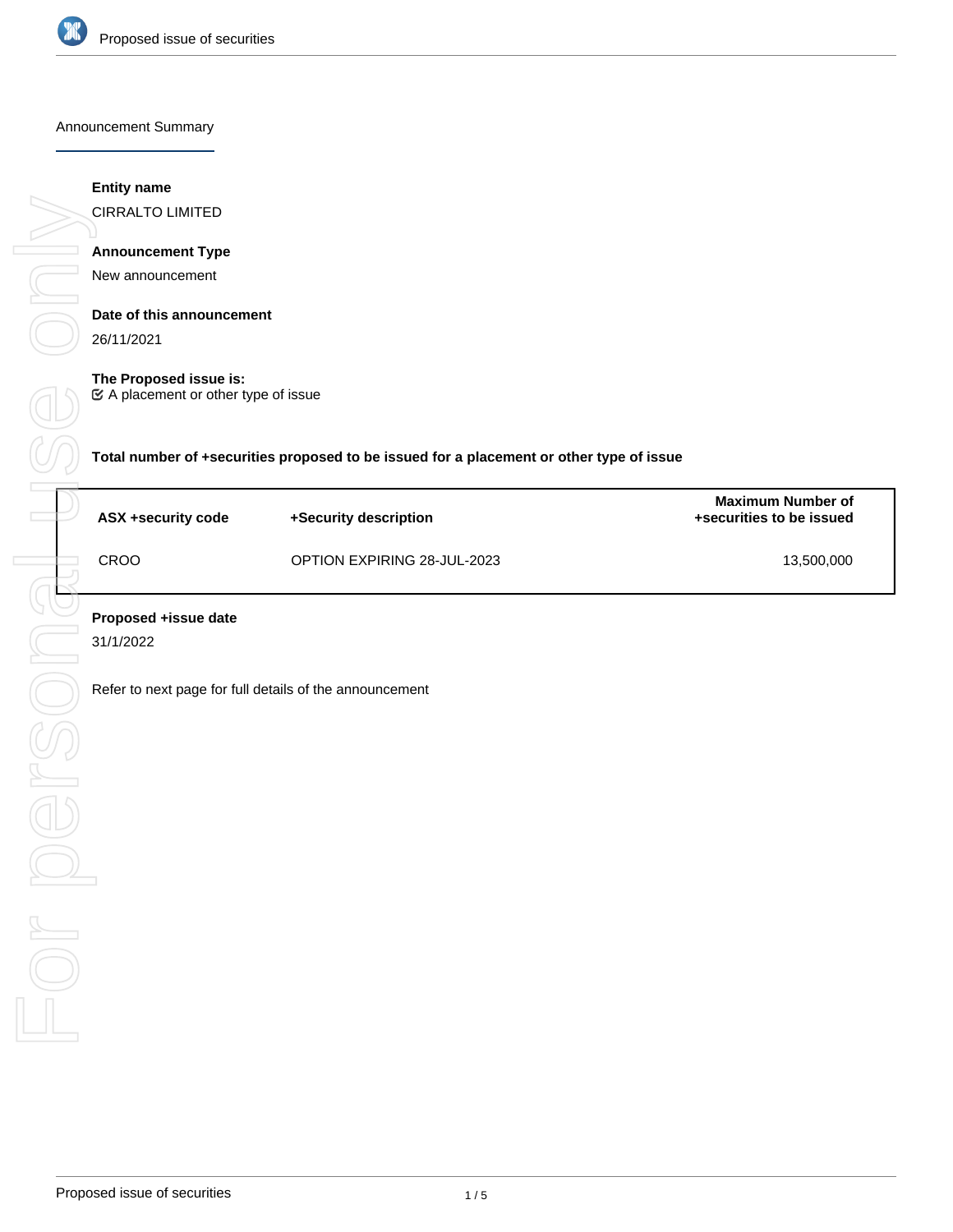

## Part 1 - Entity and announcement details

## **1.1 Name of +Entity**

CIRRALTO LIMITED

We (the entity named above) give ASX the following information about a proposed issue of +securities and, if ASX agrees to +quote any of the +securities (including any rights) on a +deferred settlement basis, we agree to the matters set out in Appendix 3B of the ASX Listing Rules.

If the +securities are being offered under a +disclosure document or +PDS and are intended to be quoted on ASX, we also apply for quotation of all of the +securities that may be issued under the +disclosure document or +PDS on the terms set out in Appendix 2A of the ASX Listing Rules (on the understanding that once the final number of +securities issued under the +disclosure document or +PDS is known, in accordance with Listing Rule 3.10.3C, we will complete and lodge with ASX an Appendix 2A online form notifying ASX of their issue and applying for their quotation).

**1.2 Registered Number Type**

**Registration Number**

ACN

099084143

**1.3 ASX issuer code**

CRO

# **1.4 The announcement is**

New announcement

26/11/2021

## **1.6 The Proposed issue is:**

 $\mathfrak{C}$  A placement or other type of issue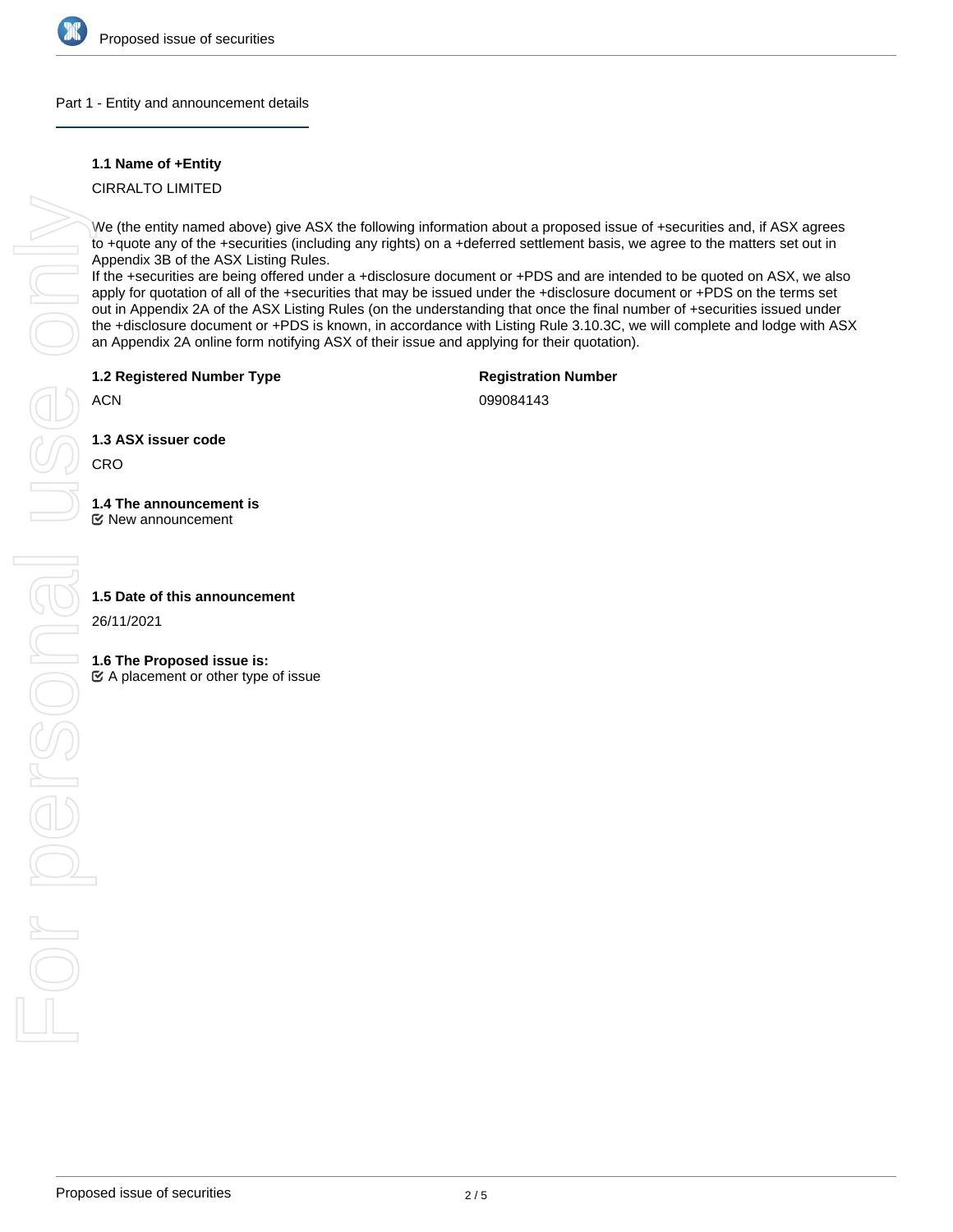

### Part 7 - Details of proposed placement or other issue

**7A.1 Do any external approvals need to be obtained or other conditions satisfied before the placement or other type of issue can proceed on an unconditional basis?** 7A.1a Conditions **Approval/Condition** +Security holder approval **Date for determination** 28/1/2022 **Is the date estimated or actual? \*\* Approval received/condition met?** Estimated Yes

### **Comments**

Part 7A - Conditions

Part 7B - Issue details

**Is the proposed security a 'New class' (+securities in a class that is not yet quoted or recorded by ASX) or an 'Existing class' (additional securities in a class that is already quoted or recorded by ASX)?** Existing class

**Will the proposed issue of this +security include an offer of attaching +securities?** No

Details of +securities proposed to be issued

## **ASX +security code and description**

CROO : OPTION EXPIRING 28-JUL-2023

# **Number of +securities proposed to be issued**

13,500,000

## **Offer price details**

**Are the +securities proposed to be issued being issued for a cash consideration?** No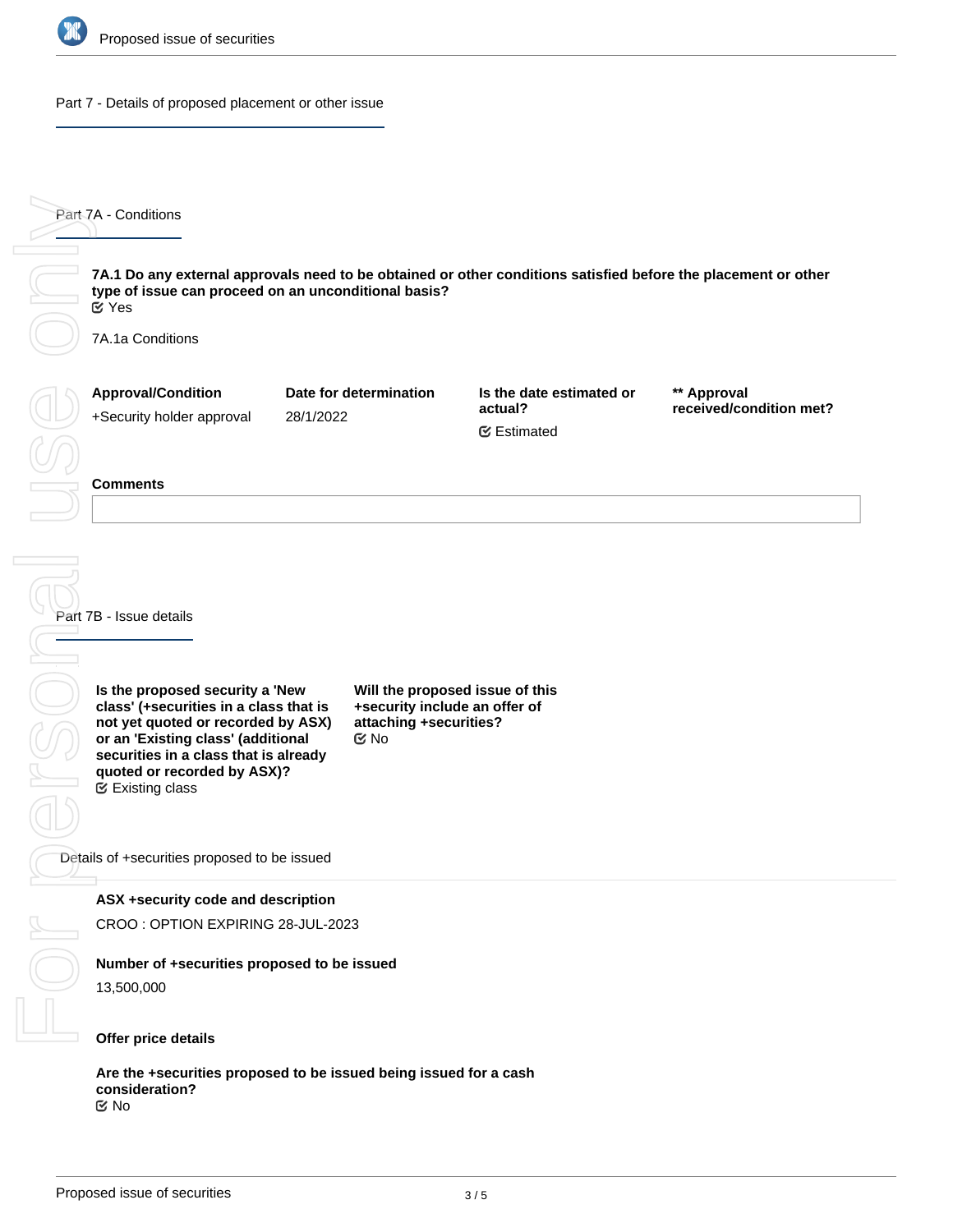

## **Please describe the consideration being provided for the +securities**

Incentive options awarded for nil cash consideration as part of CEO remuneration.

**Please provide an estimate of the AUD equivalent of the consideration being provided for the +securities**

0.035000

**Will these +securities rank equally in all respects from their issue date with the existing issued +securities in that class?** Yes

Part 7C - Timetable

**7C.1 Proposed +issue date** 31/1/2022

**Part 7D - Listing Rule requirements** 

**7D.1 Has the entity obtained, or is it obtaining, +security holder approval for the entire issue under listing rule 7.1?** No

**7D.1b Are any of the +securities proposed to be issued without +security holder approval using the entity's 15% placement capacity under listing rule 7.1?** No

**7D.1c Are any of the +securities proposed to be issued without +security holder approval using the entity's additional 10% placement capacity under listing rule 7.1A (if applicable)?** No

**7D.2 Is a party referred to in listing rule 10.11 participating in the proposed issue?** Yes

**7D.3 Will any of the +securities to be issued be +restricted securities for the purposes of the listing rules?** No

**7D.4 Will any of the +securities to be issued be subject to +voluntary escrow?** No

Part 7E - Fees and expenses

**7E.1 Will there be a lead manager or broker to the proposed issue?** No